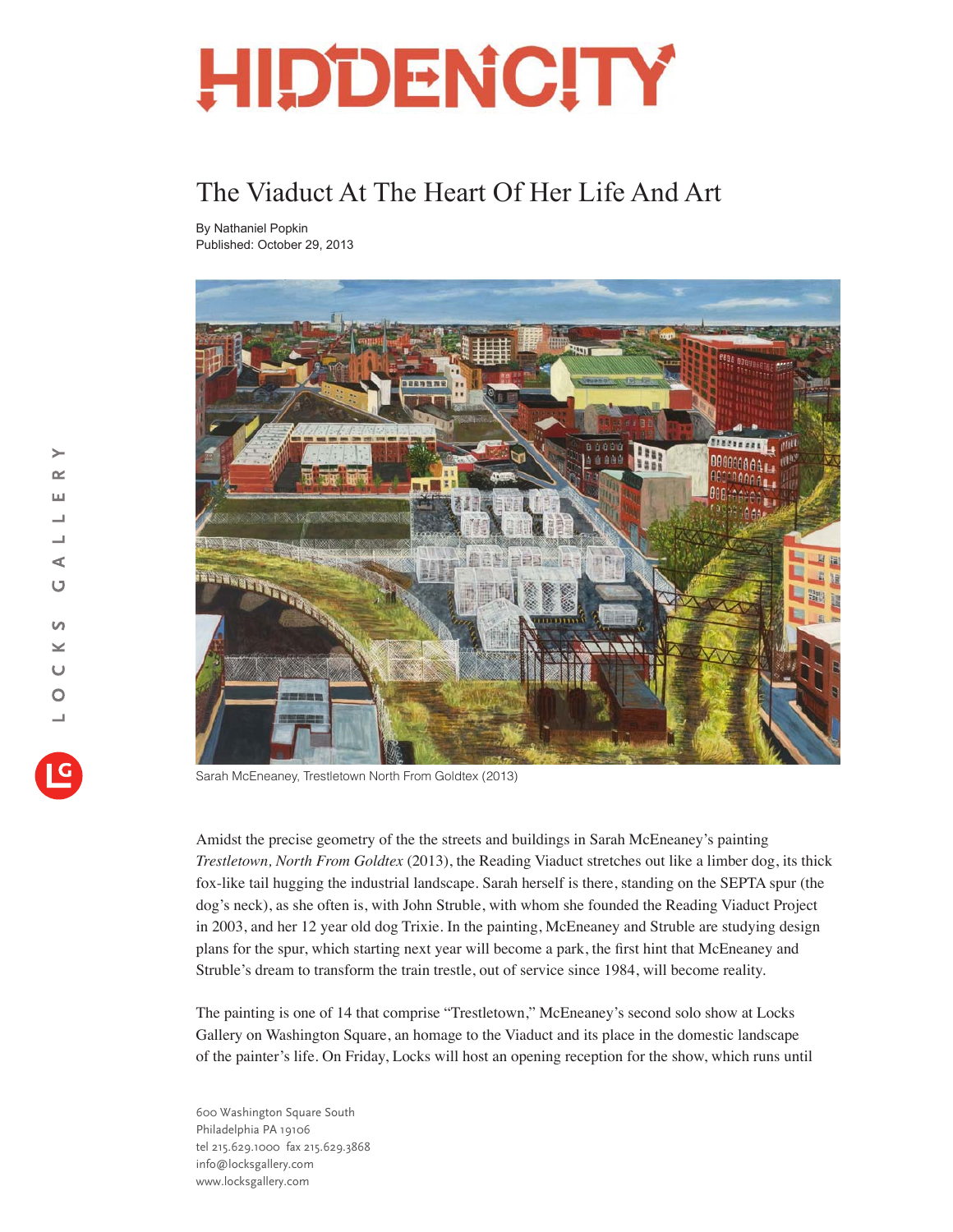

Sarah McEneaney, Twighlight (2012)

November 23, and a panel discussion on the Viaduct, "Rethinking Trestletown," November 21 at 6PM.

The show comes directly on the heels of the merger of the Reading Viaduct Project and Friends of the Rail Park (the joint organization will be called, going forward, Friends of the Rail Park, though it will retain the decade-long history of RVP), and together, the show and merger allow us to recognize McEneaney for her vision and leadership: without her, there would be no hope of transforming the Viaduct into an imaginative public space. "She is constant, determined, and refreshing," says Struble.

McEneaney moved to the neighborhood in 1979, after having attended Philadelphia College of Art (now the University of the Arts) and the Pennsylvania Academy of the Fine Arts. She bought a set of buildings that housed the General Wire Products Company at the tip of the triangle formed by Hamilton Street and Ridge Avenue, and turned them into her house and studio. It was the Tenderloin; filmmaker David Lynch, having absorbed enough of the disfigured place, had only recently left. There was no neighborhood association, no local civic life. McEneaney took walks on the Viaduct then, even when it was still in use, and gathered cobblestones from the construction of the commuter tunnel in the early 1980s for her garden. But it wasn't until the Phillies proposed to build a new baseball stadium at 12th and Vine Streets that neighbors came together. McEneaney met Struble then. They helped form the Callowhill Neighborhood Association and worked together to block the stadium plan. In 2003, the Pennsylvania Horticultural Society brought Joshua David, a founder of the High Line in New York, to Philadelphia to talk about that project. McEneaney and others brought David up on the Viaduct, and, she says, the Reading Viaduct Project "sort of started from there."

McEneaney's paintings, says Ingrid Shaffner, senior curator of the Institute for Contemporary Art, follow on the narrative tradition of artists like Frida Kahlo and William Kentridge, "who depict the world in terms of their everyday and intimate experience of it." McEneaney often paints herself in her house and in her studio, where she explains, the narrative "is told through the paintings within the